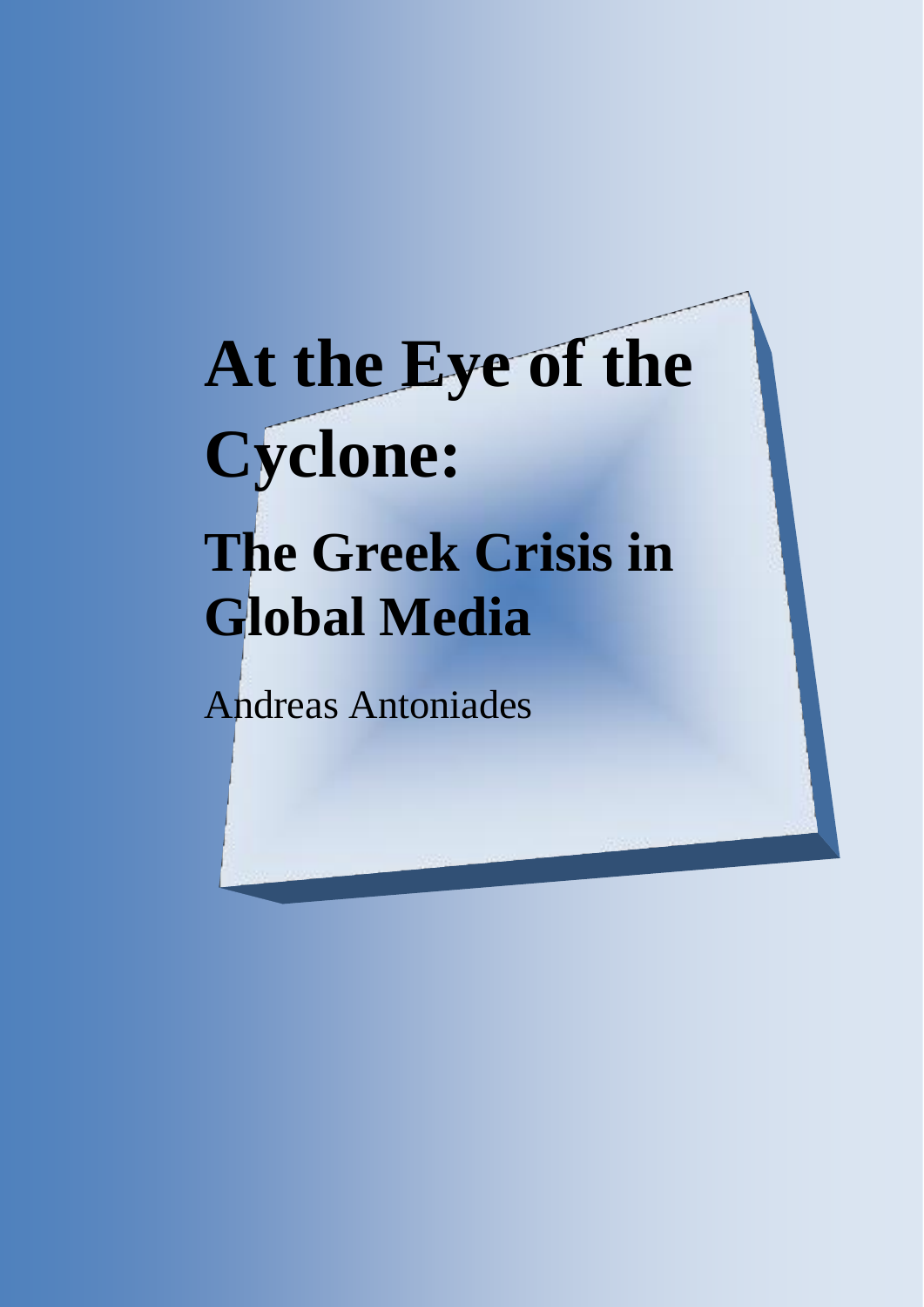#### **ABSTRACT**

Using discourse analysis, this paper offers an in-depth investigation of the discourse of key European and international newspapers on the Greek economic crisis. The aim is to analyse the way in which the issue of Greek economic crisis emerged in the public discourse of different countries and global regions, as well as to assess the impact that this process had on how Greece is viewed 'from the outside'. The findings point to the generation and consolidation of very negative attitudes towards Greece. During the 14-month period of examination, Greece evolves from an 'object of critique' to a 'negative reference point'. In some sense, Greece is (re)constructed in the international press as the (corrupted) other of the (rational) western society.

#### **ANDREAS ANTONIADES**

Department of International and European Studies, Panteion University; Department of International Relations, University of Sussex; Head of the Athens Centre for International Political Economy, Institute of International Relations, Athens.

**For more information about this research project please contact with : Athens Centre for International Political Economy**  Institute of International Relations 3-5, Hill Street Athens, 105 58, Tel.: +30 210 3312325-7 Fax: +30 210 33.13.575 e-mail: A.A.Antoniades@sussex.ac.uk

All views expressed in this paper are those of the author and do not necessarily represent the views of the Athens Centre for International Political Economy (ACIPE), or of those institutions that have supported this research, the Hellenic Observatory (LSE) and the Centre for Global Political Economy (University of Sussex).

How to cite this paper: Andreas Antoniades (2012) At the Eye of the Cyclone: The Greek Crisis in Global Media. Athens: ACIPE.

Copyright © 2012 Andreas Antoniades & Athens Centre for International Political Economy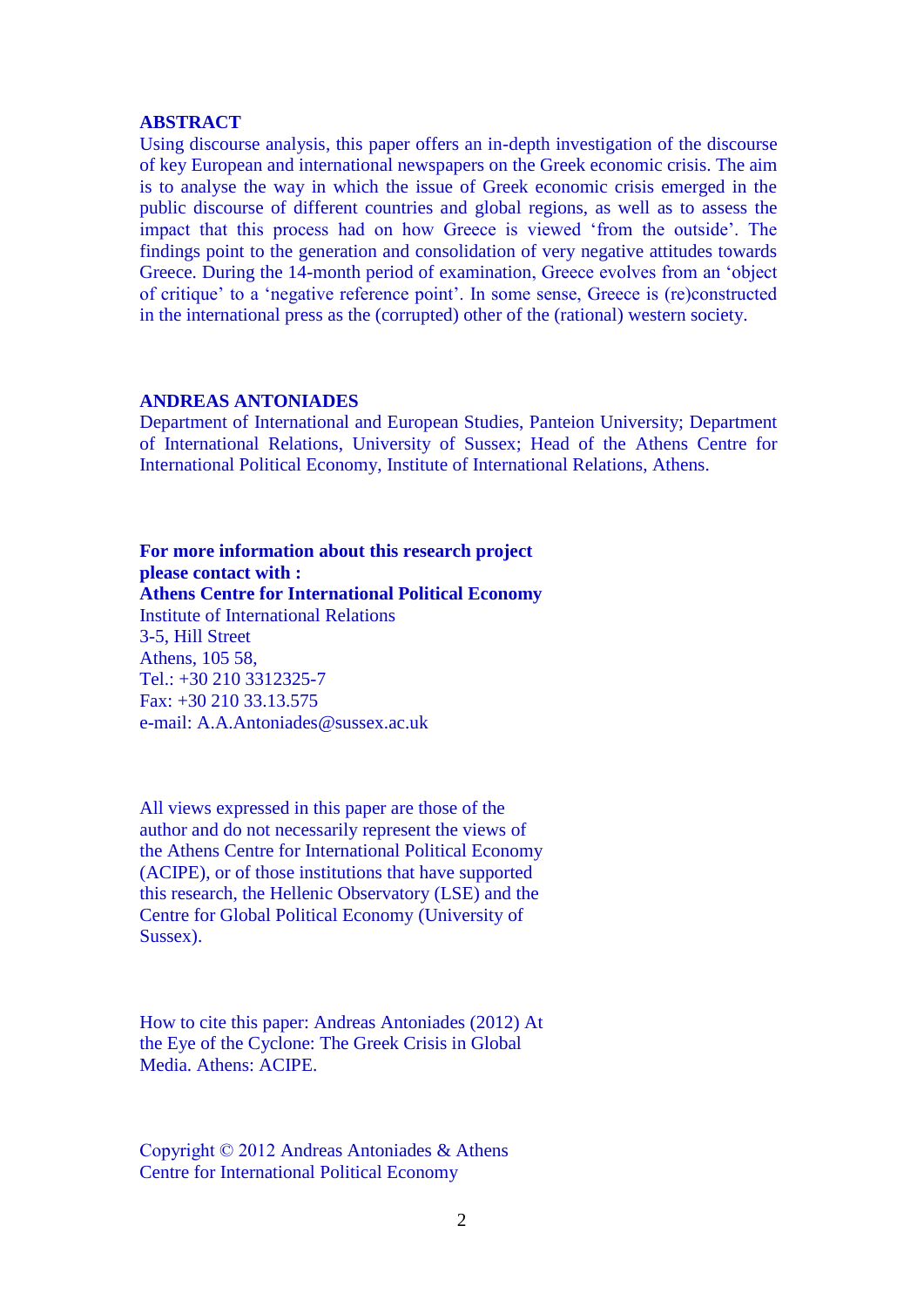# **At the Eye of the Cyclone: The Greek Crisis in Global Media**<sup>1</sup>

#### Andreas Antoniades

This paper aims to assess the impact that the Greek economic crisis have had on the image of Greece at an international level. To do so, it analyses the nature, evolution and dominant themes of European and international media discourses with regard to the Greek crisis. We examine what are the defining elements of the current international image of Greece, what rationales underlie these elements and how widespread they are. Through this analysis we trace and analyse similarities and differences in the way in which the Greek economic crisis was communicated in different national and regional public discourses. In this way, we aspire to contribute to a systematic analysis of how Greece is viewed 'from the outside', as a result of its economic crisis.

The research focuses on eleven countries: Britain, Germany, France, Spain, Poland, the USA, China, India, Japan, Korea and Singapore. As a proxy of the public discourse in these countries, we use the highest in circulation national political newspaper (broadsheet). In France, we analyse the newspaper *Le Figaro*, in Spain the newspaper *El Pais*, in Poland the *Gazeta Wyborcza*, in India *The India Times*, and in Singapore *The Straits Times*. In the case of Germany we used the newspaper *Die Zeit*, which although it is the highest in circulation broadsheet, it is published on a weekly, not daily, basis. In Britain and the USA we used *The Times* and *The New York Times* respectively, which although they are second in circulation in their countries, they offer, according to most analysts, a better proxy for the public discourse of their countries in comparison to the *Daily Telegraph* and the *USA Today*, respectively. In China, we used the 'official' party newspaper that is published in English, the *Daily China*; in Japan, the English edition of the first in circulation Japanese newspaper *The Daily Yomiuri*; while in Korea, the highest in circulation newspaper in English *The Korea Times*.

Of course, no single newspaper (neither the first in circulation) can offer an accurate and complete reflection of the public discourse in a country. This is more so, if we consider the fact that each newspaper does not only reflect but also attempts to form/construct the domestic public agenda, the domestic public discourse. Yet, a systematic analysis of the way in which the first in circulation newspaper of any country covers and frames the emergence of any given issue is able to offer us important information of a significant part of the public discourse of this country. Thus, although partial, the information gained from the analysis of high-in-circulation newspapers is important on its own right, especially in a comparative cross-national research framework, as the one employed in this research.

Finally, the analysis of this paper focuses broadly on the first year of the Greek economic crisis, and in particular on the period September 2009 to October 2010. Broadly speaking, this period covers seven months before and seven months after the decision of the Greek government to officially request financial support from the EU and the IMF (the official Greek request for the activation of an EU/IMF rescue package was made on 23 April 2010). The aim is to examine how the international press viewed and covered the build-up towards the official Greek request for financial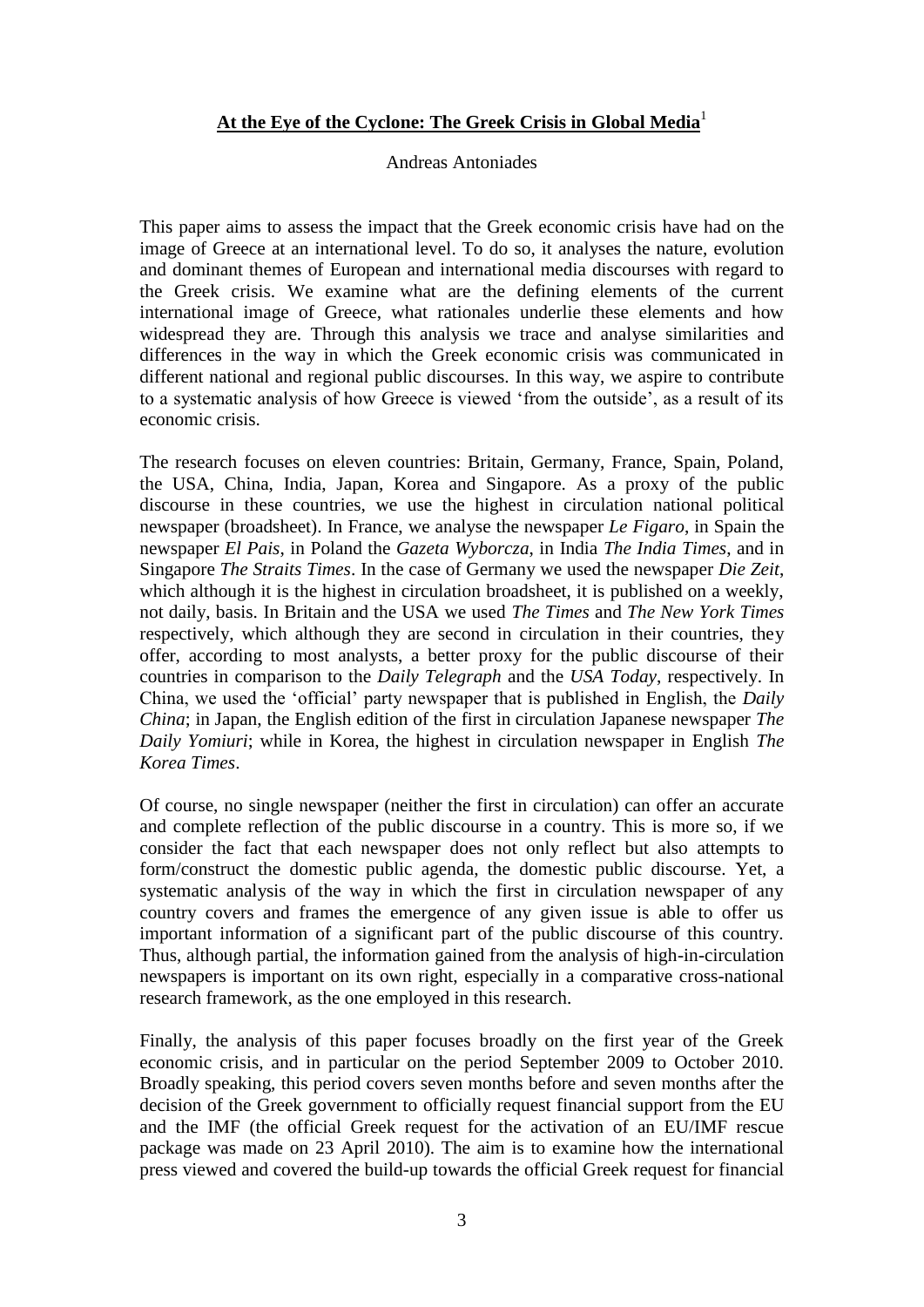support, how it reacted to the decision of the EU/IMF to offer a rescue package to Greece, as well as what has been the impact of these developments on the international image of Greece.

# **Greece Centre Stage in the Brave New Debt World**

This part of the paper presents and analyses aggregate quantitative data on the emergence, evolution and characteristics of the discourse on the Greek crisis in the ten international newspapers examined (hereafter referred to as the 'press sample').

Figure 1 presents the evolution of the total sum of articles/references to the Greek crisis. It is clear that Greece enters in the radar of global media in December 2010. A number of interesting observations can be made about this very first stage of the Greek crisis.



\*It includes articles in the newspapers: *Gazeta Wyborcza*, *Daily China*, *Die Zeit*, *El Pais*, *Le Figaro*, *The Daily Yomiuri*, *The India Times*, *The New York Times*, *The Korea Times*, *The Straits Times*, *The Times*.

Expectedly so, 85% of the December articles are in the European press. There is, however, a difference in emphasis on the Greek issue between Western Europe, and Central and Eastern Europe (CEE), with the latter being less concerned with developments in Greece. Figure 2 demonstrates that the relevant references in the Polish *Gazeta Wyborcza*, in December, are only about two third of those in Western European newspapers. There is also a considerable discourse on Greece in *The New York Times* (lower but close to that of the Polish newspaper), as well as in the *China Daily* (one fourth of the West European average). Yet, in the period before the agreement for the bailout, the peak of the attention of the international press is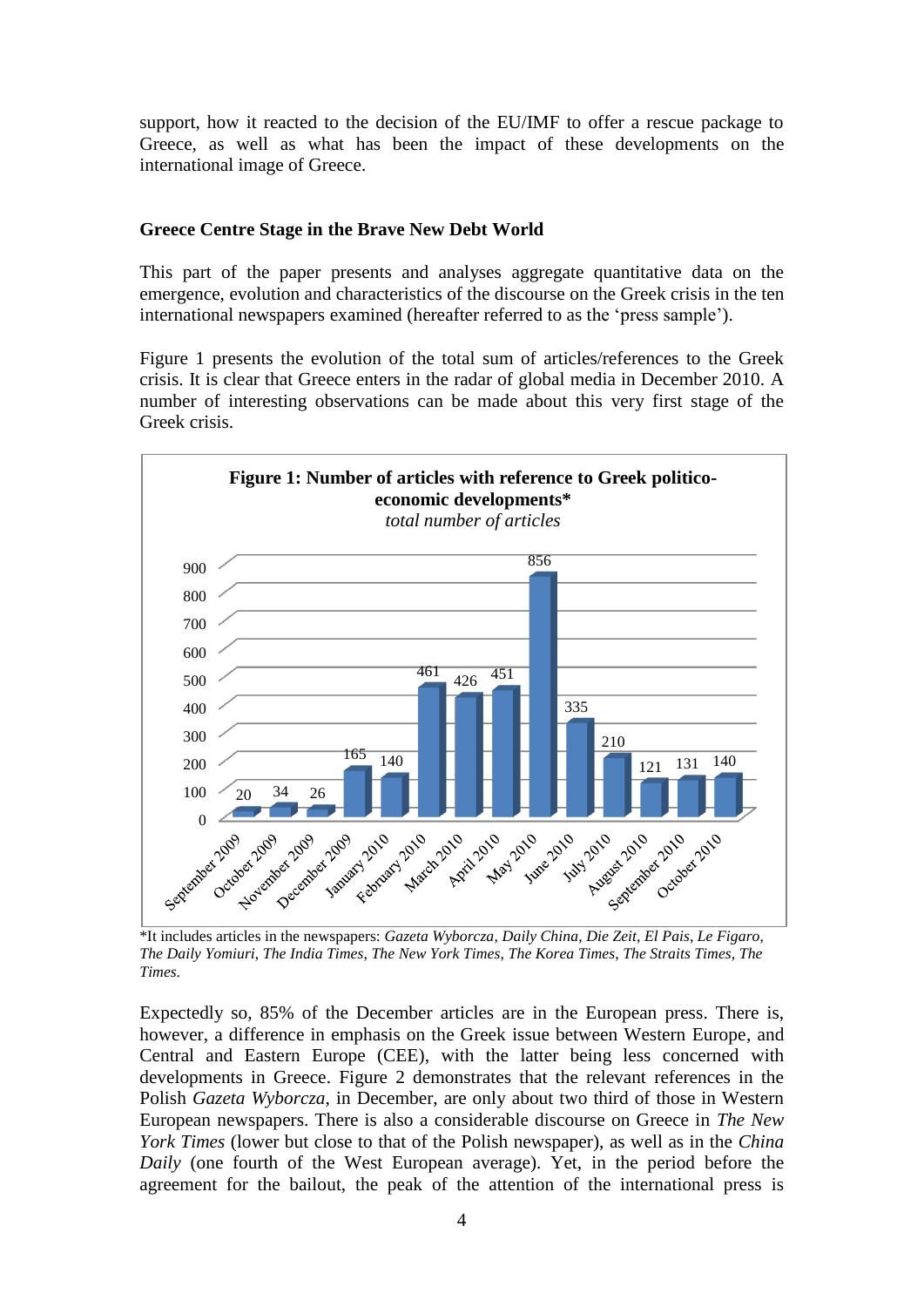reached in February 2010, when with the exception of the Japanese newspaper, there is a substantial amount of references, a 'full-bodied' discourse on Greece, in all the international press sample examined.



\**Die Zeit* is a weekly edition (i.e. the above numbers refer to one paper per week, not seven, as in all other newspapers). *The Straits Times* is excluded from the above Figure because we have no systematic data for the period May-October 2010.

The above data trigger the following questions. Why December 2009 and February 2010 appear as turning points for the international press discourse on the Greek crisis? Why in February 2010 the references to Greece are higher than in March and April when we have the build-up towards and the request for the rescue package? It is indeed very difficult to establish solid causal links with regard to the above questions, especially taking into consideration the cross-national approach of this project. Yet, on 30 November 2009 the ECOFIN expresses concerns about the Greek debt, and the Greek prime minister states that the 'Greek economy is in intensive care'. On December 8, Fitch downgrades Greece's credit rating from A- to BBB+. Then, on December 14 the government announces measures aiming to cut the budget deficit by 4% within a year and this triggers massive strikes and demonstrations. On December 16, S&P downgrades Greece from A- to BBB-. Shortly, on December 19 the spread between the Greek and German 10-year bonds raises to an 8-month high, at 2.72%. Following the Fitch and the S&P, on December 22, Moddy's downgrades Greece from A1 to A2. Thus, it is clear that in December the Greek economy and its debt come increasingly under the spotlight at the European level. The same month there is also an acknowledgement of the problem with the Greek economy, with dramatic overtones, from the Greek prime minister. Moreover, the three dominant Credit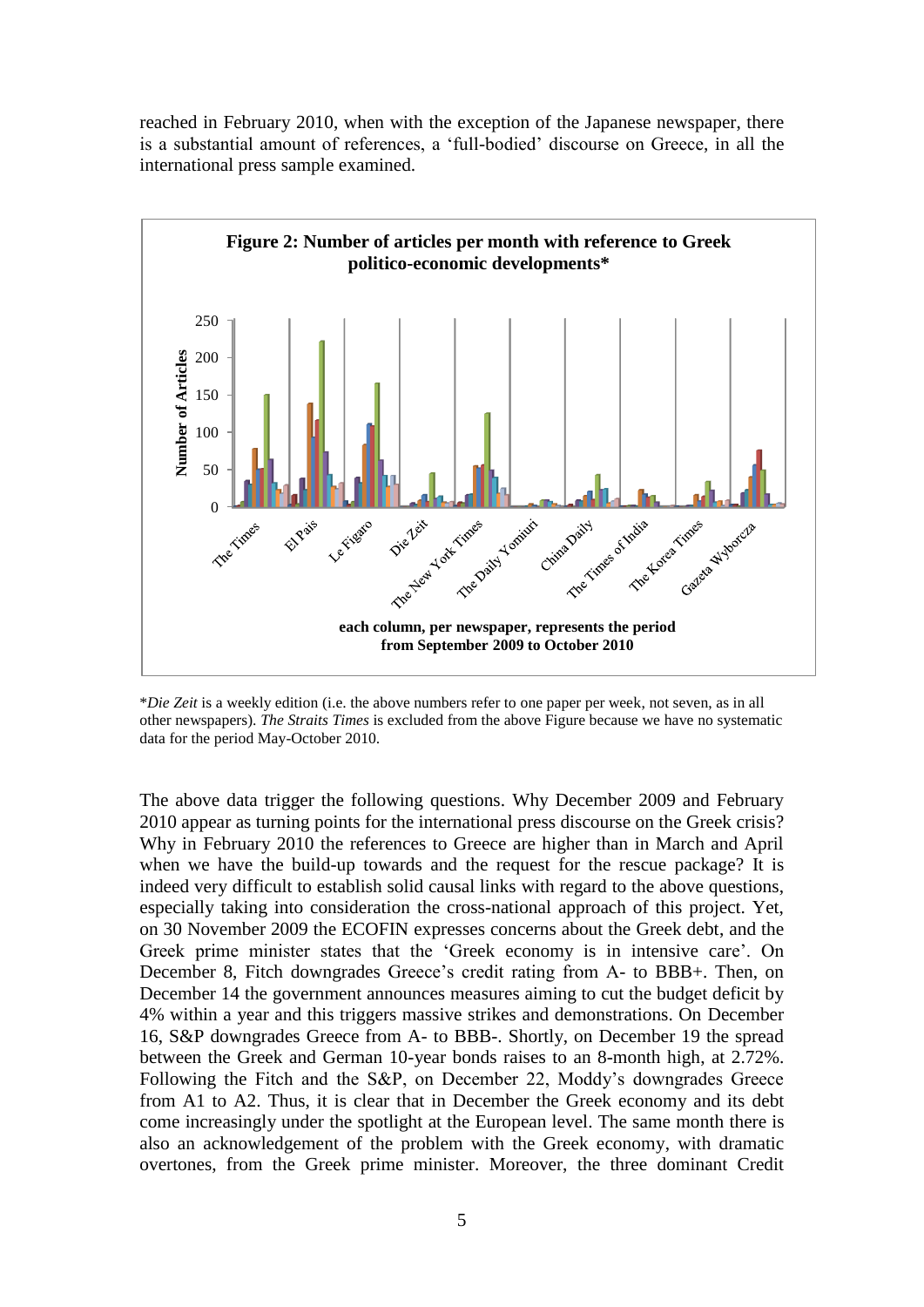Rating Agencies downgrade Greece's creditworthiness pushing Greece further at the centre-stage of the global economic crisis. Finally, the economic measures and cuts announced by the Greek government, trigger domestic reactions that attract serious international attention. These dynamics account for the shift in the evolution of the international press discourse on the Greek crisis that we observe in December.

The second peak in the pre-rescue-package period is February 2010. It can be argued that the key issue for understanding the 'eruption' of the international interest in Greece, in February, is not what happened in that month, but rather what had not happened. February seems to represent the peak of uncertainty with regard to what was going to happen with Greece. On February 3, the European Commission approves the Greek Stability Programme, but the caveats it puts on its approval increase the uncertainty on whether this Programme is going to deliver on its aims. On February 11, the German Chancellor opposes a Greek bailout and states that Greece must deal with its problems itself. In essence, during this month Greece fails to receive any credible (re)assurances at the European level, that the EU or Eurozone member-states would step in to support Greece should there was a problem with its debt re-financing. Rather the opposite. The European leaders at all levels (EU  $\&$ domestic), with their public statements and pronouncements exacerbated the uncertainty with what was going on and what may happen with the 'Greek issue'. This uncertainty reaches its peak in February, and that is why this month functions both as a turning point and as a peak in this first phase of the Greek crisis. Once this uncertainty starts to be gradually dissolved at the European level and the 'rescue mechanism' idea and modalities start to be negotiated, there is a loose in the intensity of the international Greek crisis discourse. This does not mean that the Greek issue leaves centre stage, rather the opposite. From February onwards, and at least up to June, Greece continues to be at the centre of global interest.

May 2010 represents an absolute peak in the international discourse on the Greek crisis, during the period under examination (see Figure 1). The degree of European and international attention on Greece in this month is indeed astonishing. With the exception of *The Times of India* and the *The Daily Yomiuri* (Japan), all other newspapers in our press sample published more than one article with reference to Greece per day (at least on average). Indicatively, *El Pais* published 221 articles, *Le Figaro* 165 articles, *The New York Times* 125 articles, the *GazetaWyborcza* 49 articles, and the *The Korea Times* 34 articles. The events that took place in May 2010 are equally telling. Among others, the Eurogroup and the IMF approve respectively the €80 bn and €30 bn loans for Greece, the European Central Bank states that Greek bonds will be accepted as collaterals regardless of their low credit rating score (May 3), the S&T and later Fitch downgrade Greece's creditworthiness, there are massive anti-austerity demonstrations in Greece during which three people die (May 5), the Greek parliament approves new austerity measures (May 6), and the EU reaches an agreement for the creation of a European Stabilisation Mechanism with a firepower of €500 bn.

After May the references to Greece in the international press fall significantly. Yet, the Greek crisis discourse remains vividly present in the international media. Interestingly, a qualitative change in the content of this discourse seems to have taken place after May 2010. In particular, the spotlight seems to move gradually from Greece onto the EU. That is, the focus now is not on what is happening in Greece, but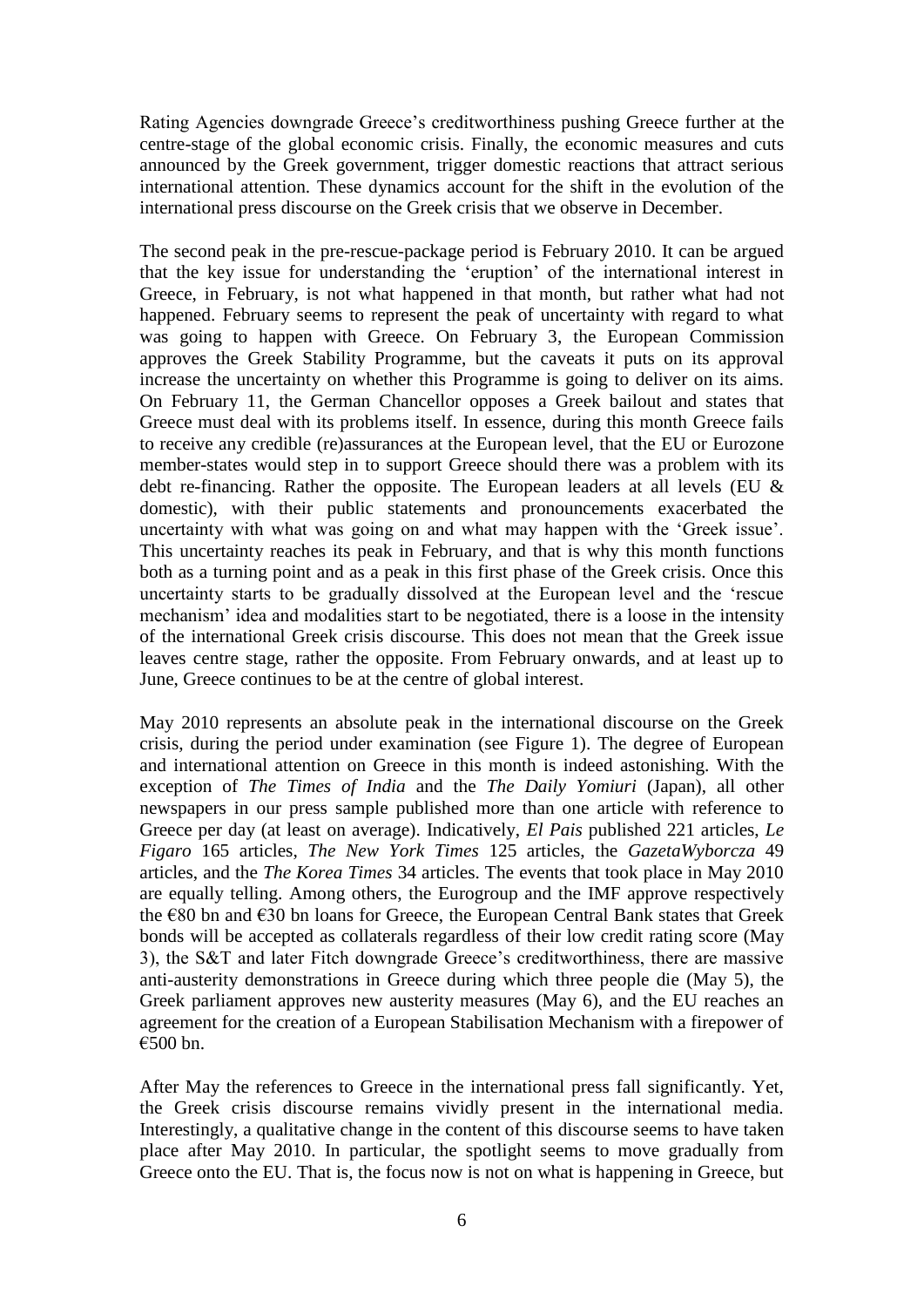what the EU does to deal with it, as well as what the EU does to deal with the European debt crisis in general. Yet, towards the end of this period there seems to be a slight but gradual increase in the references to Greece, which signifies that Greece entered anew at the centre of the global media radar.

### **From Iris to Eris: The Media's Stance towards Greece**

Having discussed the evolution of the volume of references, we should now turn onto the stance that was taken by the international newspapers towards Greece. In this regard, we attempt to assess the value-characteristics (positive, negative, neutral) of the entirety of the discourse on Greece produced and reproduced as a result of the economic crisis in our press sample. For instance, an article that focuses on the British economy in *The Times* may present Greece as an example-to-avoid. We take this to be part of the discourse of the specific newspaper on the Greek crisis. More so, we deem such less explicit instances of the discourse on Greece to be sine-qua-non for understanding and deciphering the actual characteristics of the international discourse on the Greek crisis and its implications on the international image of Greece.

Figure 3 demonstrates the aggregate numbers for the stance taken towards Greece in all the articles that we examined. It is clear that a substantive number of articles/references refer to the Greek crisis in a rather descriptive manner without making any explicit or implicit value judgments (at least easily discernible). These articles amount to the 53% of the total number of articles. Yet, beyond these descriptive (i.e. purely informative) references, a substantial number of articles produce or reproduce negative/diminishing comments, opinions or analyses about Greece. These negative references amount to the 37% of total references, a number that clearly surpasses the number of positive references, that amounts only to 10% of the total number of relevant articles. To put these numbers in context we should think that in the framework of public diplomacy, countries hire specialised public relations companies that attempt to get a few positive/negative articles out in top media. In the case of Greece that we examine here we have a solid (in terms of high numbers, consistency and duration) negative reporting in most international media over most of the 14-month period under examination. Clearly, this negative media blitz cannot but have had a substantial damaging impact on the international image of Greece. In other words, this negative media blitz not only reflected but also generated entranced negative attitudes and connotations not only in (foreign) political elites but also wider in publics and populations across the globe.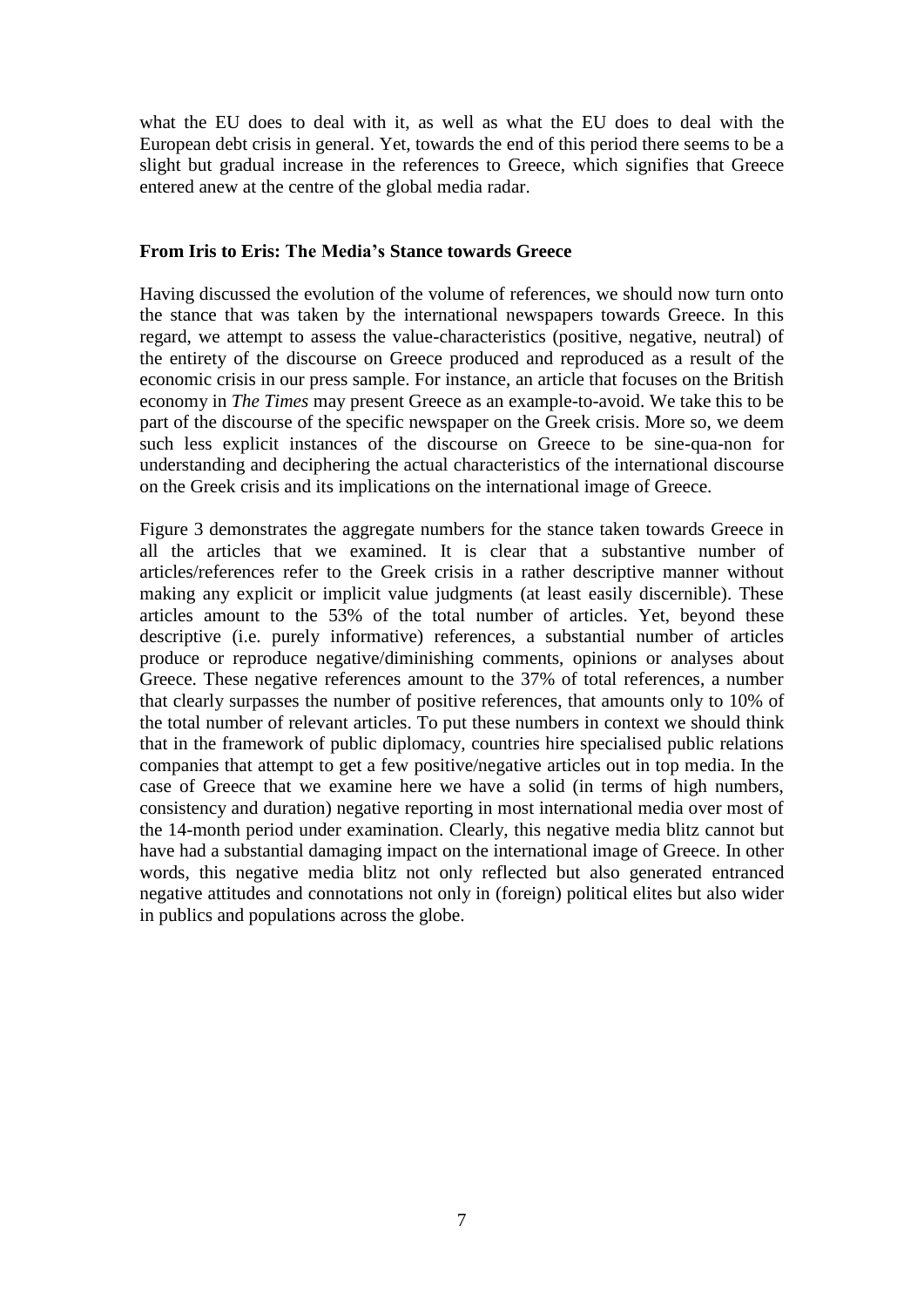

Beyond these aggregate figures, it is interesting to examine the evolution of the stance taken by the international press towards Greece. In this regard, Figure 4 suggests that the decision of the EU and the IMF to offer financial support to Greece, had a rather moderating impact on the value judgments on Greece. Thus, after the bailout agreement we observe a reduction in both the negative and positive references and an increase in 'neutral coverage' with regard to the Greek crisis. Noticeably, the reduction of 'negative reporting' is more significant than that of 'positive reporting', even thought the negative reporting remains at a very high level.



Figure 5 disaggregates the above findings, offering data on the stance towards Greece per newspaper<sup>2</sup>. Interestingly, the most negative discourse is generated in the Anglo-Saxon newspapers, the *New York Times* and *The Times*, where the negative references are more than half of their respective total number of references to Greece. It is also interesting that this is so, despite the fact that the two newspapers occupy different ends in the political spectrum *(The Times* centre-right; *the New York Times* centre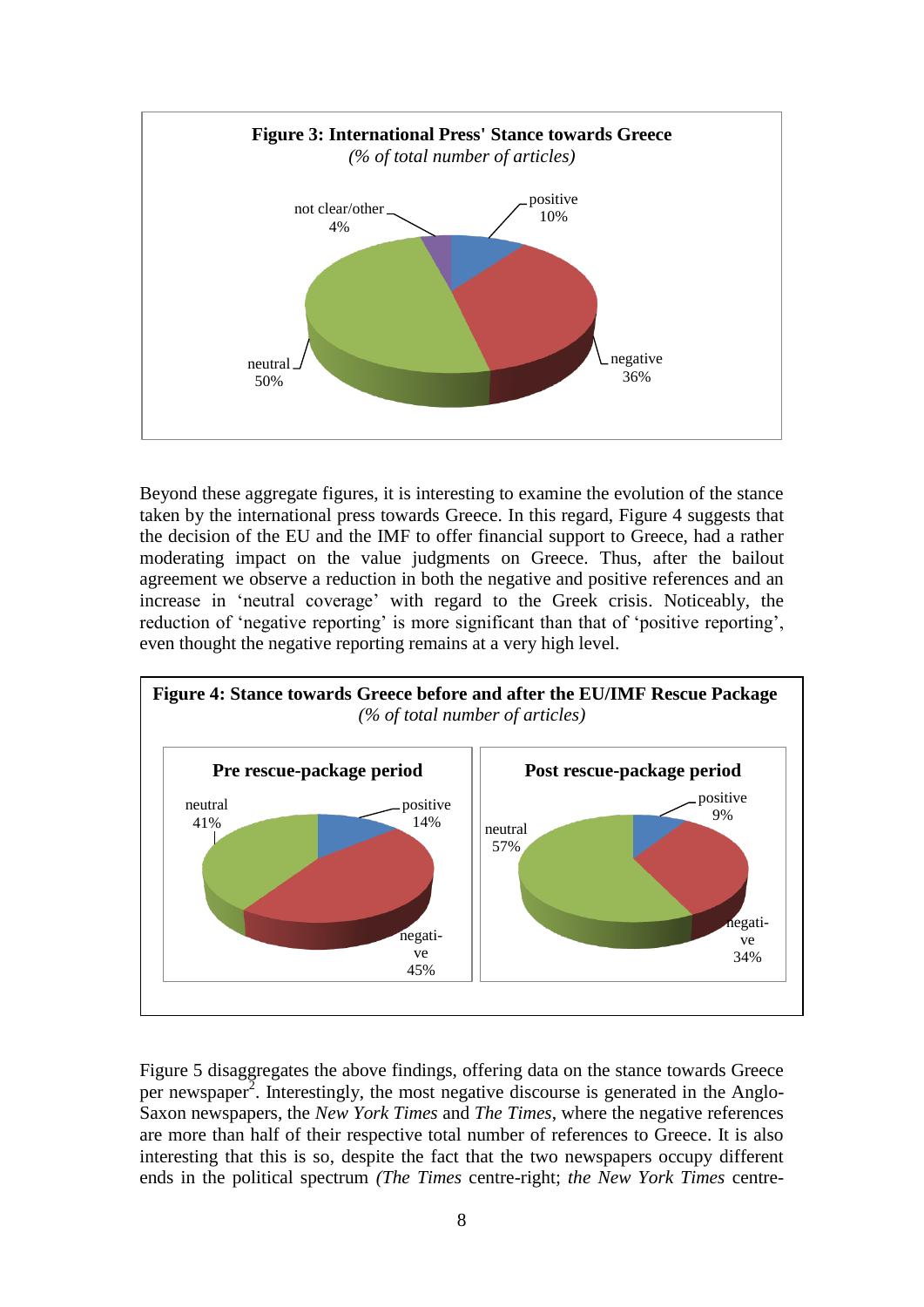left). It is also worth underlying, however, that the percentage of negative references found in the *New York Times*, is significantly higher than those found in *The Times*. This fact may point to a difference in view at the two sides of the Atlantic that supersedes the broader Anglo-Saxon vs. Continental dichotomy.

In the continental European press the negative reporting approaches the 40%. Moreover, there is no considerable difference in the communication of the discourse on Greece between the Western, and Central & Eastern European Press. The only exception is the Spanish *El Pais*, which adopts an overwhelmingly neutral approach. Indeed, *El Pais* is the only newspaper in our sample in which the positive references exceed the negative ones; a 'deviation' which may partly be explained by the ideological stance of the newspaper. Yet, the deviation is so strong that should be taken to indicate a different South-European perspective on the Greek crisis.

The picture is different if one focuses on positive reporting on Greece. In this regard the highest percentage of positive references is found in the German *Die Zeit* (26,5%), followed by the French *Le Figaro* (16,5%) and the Spanish *El Pais* (11,5%). Arguably, *Die Zeit*, following its tradition that favours moderation and an in-depth analysis of contested issues, was consciously attempting to offer a more balanced approach to the German public discourse that was dominated by excessively negative reporting on Greece.



\*In the cases of *The Korea Times* and *China Daily* the results refer only to the period May-October 2010

The difference between the two East Asian newspapers is also interesting. In *The Korea Times* emerges a much more negative discourse, in comparison to the *China Daily* that adopts a much more neutral approach. *The Korea Times'* opinionated approach relates to the Korea's own experience from its interaction with the IMF during the Asia crisis (the newspaper criticises the IMF for being biased in favour of 'the West', and for adopting a much softer programme in Greece, in comparison to the one that was imposed on Korea).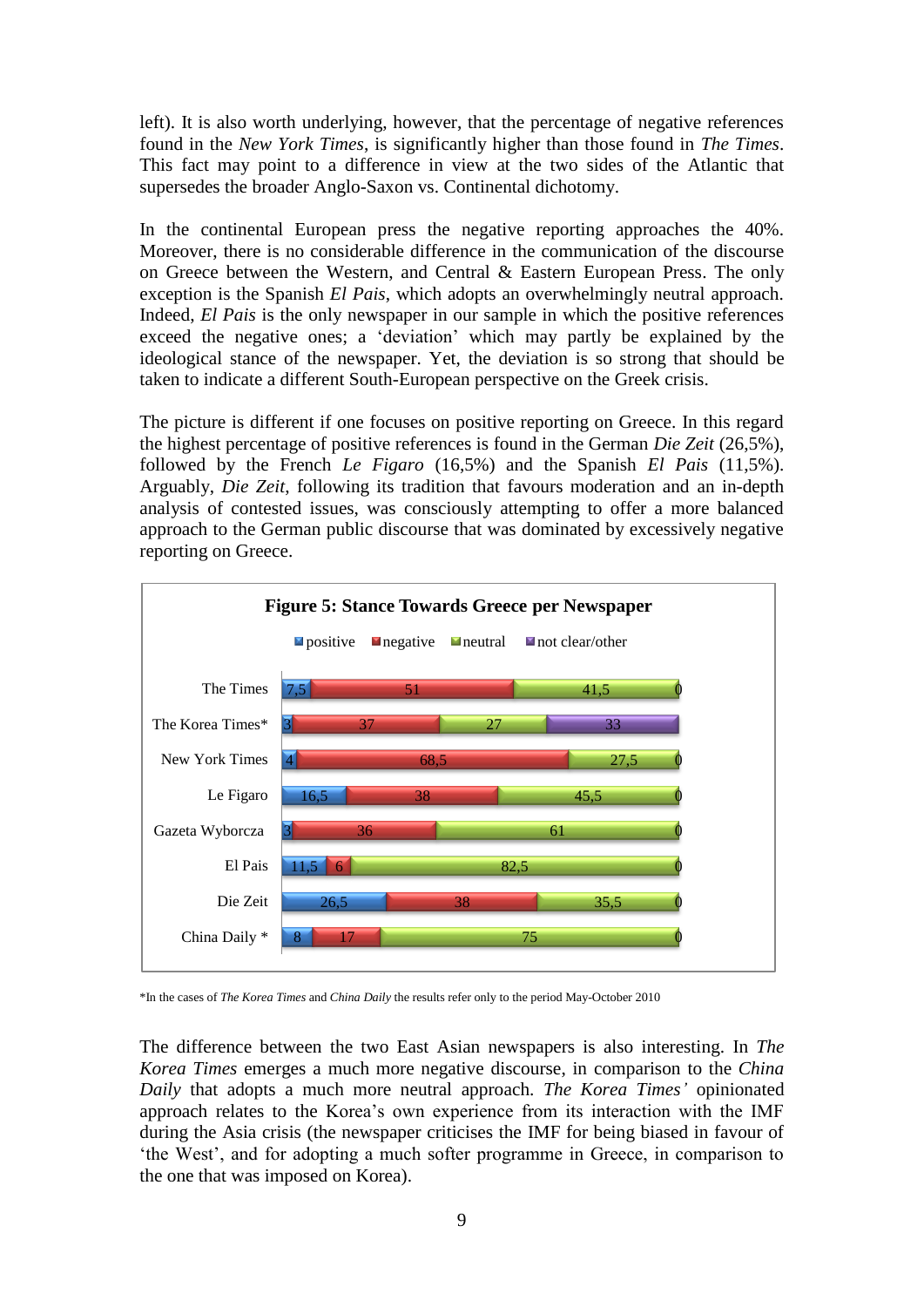Another important issue is the framing of the Greek crisis. Is the Greek crisis discussed as a 'European issue' related to broader issues of European concern? Is the Greek crisis discussed as an international issue related to the global economic crisis? Or, is the Greek crisis used to discuss domestic issues or problems? Based on these three questions, we distinguish among three different framings in the discourse on the Greek crisis. First, the 'European' framing, where the Greek crisis is discussed as a European issue that is related to broader issues of European (economic) governance. Second, the 'international' framing, where the Greek crisis is used as a means to discuss the global economic crisis and issues of global governance. Third, the 'domestic' framing, where the Greek crisis is used as a means to discuss domestic affairs (in each country). Figure 6 presents the respective findings.



\*In the cases of *The Times of India*, *The Korea Times* and *Die Zeit* the results refer only to the period May-October 2010. In the case of *The Straits Times* the results refer only to the period September 2009–April 2010.

Analysing the different framings of the Greek crisis is important in order to understand the diverse nature and characteristics of the discourse on the Greek crisis across different countries and regions. In general, the European and the US press adopt a European frame in their analysis. The Greek crisis is approached as a European issue that needs to be dealt with by Europe, and which has repercussions on Europe itself. This frame is particularly strong in the case of the Polish newspaper *Gazeta Wyborcza* (69% of the articles). This may point to a distinctive CEE perspective on the role of the EU in the economic crisis (of course to the degree to which the Polish newspaper can be used as a proxy for CEE attitudes). Particularly, the 'deviation' of the Polish newspaper from the European average may be explained by the different experience of the CEE countries from the current crisis, as well as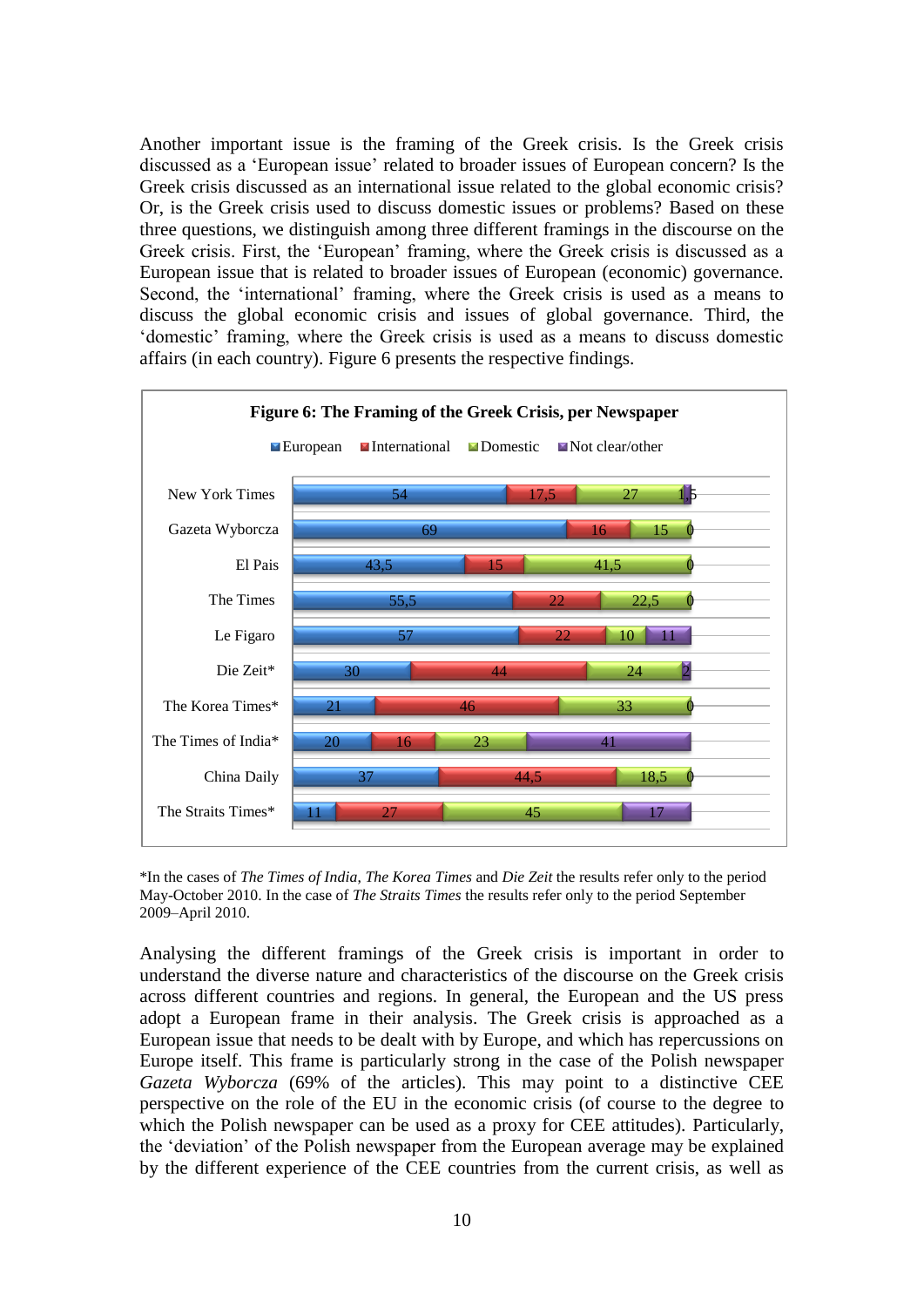their own different experience from their transition-to-capitalism, and the role that the EU (member states & institutions) played in these processes.

The same frame dominates also in the reporting of *Le Figaro*, *The Times*, *The New York Times*, and *El Pais.* They all approach the Greek crisis as a 'European news item' and criticise the inability of the EU, its institutions and its member states to take effective and resolute action that would solve the crisis (see also below). The only 'western' newspaper that takes a different stance is *Die Zeit*. Despite its balanced approach towards Greece, the German newspaper seems to approach the Greek crisis not so much through a 'European' but through a 'global'/'foreign' frame. Indeed, in this regard, the approach taken by *Die Zeit* seems to be closer to the approach taken by the *China Daily* and *The Korea Times*, rather than that of the other European newspapers.

With regard to Asia, there seems to be a divergence in the perspectives from China and India. Indeed, *The India Times* is the only Asian newspaper in our sample that favours a 'European' frame, whereas the *China Daily*, *The Korea Times*, and *The Strait Times* (Singapore) favour a 'global' frame in their analysis of the Greek crisis. Equally interesting is the fact that in all Asian newspapers in our sample there is also a very strong 'domestic' frame. That is, the context and main concern of the analysis of many articles that make references to the Greek crisis, is what are likely to be the main repercussions of the Greek crisis in their countries (i.e. how these countries are and will be affected by the Greek crisis), as well as how their countries resemble/differ from Greece. As analysed below a great part of the negative discourse on Greece is developed in this context, where Greece is presented as an 'example to avoid'. It is also worth noticing that in *The India Times* and *The Strait Times* (Singapore) this domestic frame is stronger in comparison to both the European and the global frame.

The domestic frame holds, indeed, an important place in all the newspapers examined. Its particular strength in the Spanish *El Pais* (41.5% of articles) is not surprising, taking into consideration that Spain was considered close in line, after Greece, for a bailout, and the issue 'why Spain is not Greece' dominated in the Spanish public discourse. Yet, this frame is very strong also in the *New York Times* (27% of articles), a finding that confirms the anxiety of the US elites with the Greek (and European) debt crisis, and its potential negative impact on the US and global economy. A similar pattern is observed in *The Times* and *Die Zeit*. In contrast, the view from Poland seems to be more relaxed and removed.

Yet, the balance between the frames in each newspaper, does not remain the same throughout the 14-month period under examination. For instance, after the bailout agreement, the *China Daily* seems to rebalance its approach, paying more emphasis to the domestic implications for China. Thus, the percentage of articles that employed a global frame were reduced from 56% in the first period (September 2009 – April  $2010$ ) to 33% in the second period (May – October 2010), while those that employed a domestic frame were increased from 6% to 33% in the second period. A similar pattern is observed in *El Pais,* where the articles that employed a domestic frame were increased from 36% in the first period to 47% in the second period, and in *Gazeta Wyborcza*, where the respective increase was from 10% to 20%. Interestingly, the *New York Times* seem to move in the opposite direction. The percentage of articles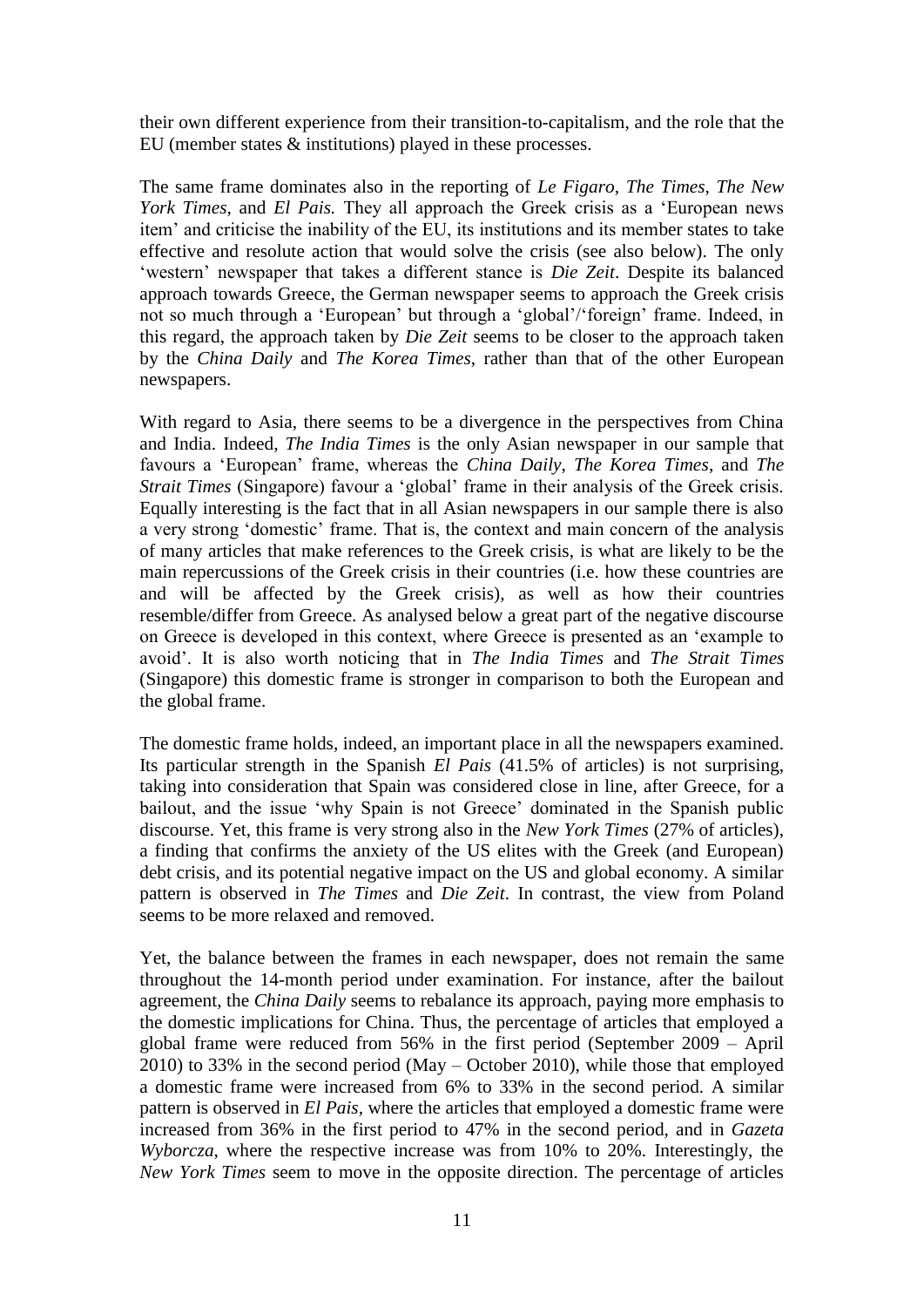adopting a domestic frame falls from 35% to 19% in the second period, while those adopting a global frame are increased from 9% to 26% in the second period. This signifies a shift in the domestic US discourse from an instrumental use of the Greek example for domestic politics purposes, and a discussion on the strengths and vulnerabilities of the US economy, to the potential global, systemic implications of the Greek and European debt crisis. Finally, in some newspapers, such as *The Times*, there seems to be no significant change in terms of the frames used during the period under examination.

# **Deconstructing Greeks: Corrupt, Lazy and Morally Offside**

This last section aims to sketch the qualitative characteristics that define the nature and the parameters of the negative discourse on Greece in the international press. There are at least three 'dominant themes' that give shape to this negative discourse: 'corruption', 'lack of credibility' and 'irresponsibility'. The repetitive, extensive and intensive mobilisation of these 'themes' in relation to Greece, in all the media sample and throughout the period under examination point to a very deep damage at the image of Greece at an international level. In this context, what we observe happing is the following. During the period under examination, 'Greece' evolved rapidly from an object of critique, i.e. something that is criticised, to a negative reference point and to something that conveys a negative meaning. In this way, the implications of the negative discourse on Greece exceeded the sphere of the overt and the conscious and started to operate also at unconscious, subliminal ways, which are very difficult, if not impossible, to be influenced, let alone be controlled and reversed. But let us see how these dominant themes and dynamics played out on the ground.

First, the theme of corruption. Corruption is omni-present in most analyses on Greece. It emerges as the definite characteristic and a distinctive quality of Greek politics and society. No matter whether it is *The Times* or the *Gazeta Wyborcza*'s references to an 'endemic culture of tax evasion' or to tax-evasion as a 'Greek habit'<sup>3</sup>; *Die Zeit*, the *New York Times* or *El Pais*' references to the system of the 'fakelaki'<sup>4</sup>; *Le Figaro*'s analysis on 'deux familles clientélistes au pouvoir<sup>5</sup>; or the phenomenon of 'cooking the books'<sup>6</sup> , just to mention some examples, Greece is portrayed as a political system and a society that is permeated and defined by corruption. Thus, in some sense 'Greece' emerges and is consolidated as the (corrupted) *other* of the (rational) western society (especially in western media). In some regard, this shift resembles the rapid rise of the discourse on 'crony capitalism' that emerged during the Asian crisis of the 1990s, both as an explanation for the crisis and a re-affirmation of the superiority of 'western capitalism'.

Second, the issue of 'lack of credibility'. The most destabilising deficit of Greece, during the period under examination, was not its fiscal deficit but its credibility deficit. The acknowledgement of the manipulation (yet again) of its economic statistics was the last nail in a years-old coffin. Although, the acknowledgement of data falsification by the Greek government referred to the fiscal deficit for 2009, rapidly the statistics of the Greece's entry in the common currency were put in doubt, and with it the very place of Greece in the Eurozone. 'Greek statistics' became a global joke. The repercussions for Greece's image and credibility in the European and international arena can hardly be underestimated. References to Greece as an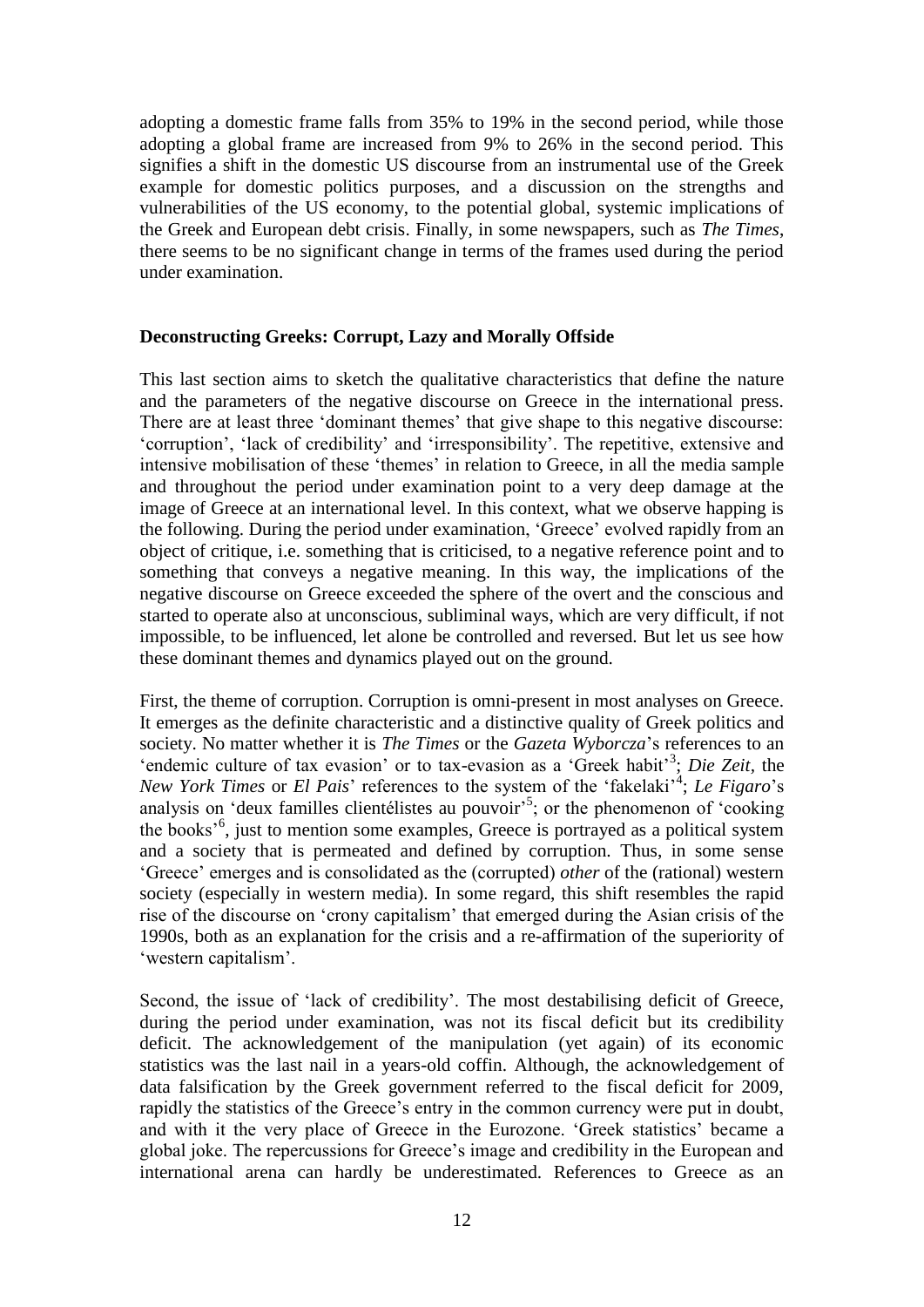'unreliable' and 'untrustworthy', state acquired a 'common sense' quality in the European (north and south) and international press<sup>7</sup>. The same for the 'fact' that Greece did not 'deserve' and should have never been admitted' in the Eurozone<sup>8</sup>.

Third, the issue of 'irresponsibility'. This theme is not separate from the themes of 'corruption' and 'credibility'. Yet, what makes it distinct from the latter two is its emphasis on morality and ethics. What underlies this aspect of the discourse on Greece, is the notion of an *excess* in the Greek behavior and style of life – an excess that is to be found in the roots of the Greek crisis. The lexicon of this moralising discourse is not of course new. For instance, Greece is referred to as a 'black ship'<sup>9</sup>, a 'free-rider'<sup>10</sup>, a 'profligate' state<sup>11</sup>. The Aesop's fable of 'the cricket and the ant' is also prevalent here, either to describe Greece or to juxtapose the Greek (or the south) and German (or the north) way of life. *The Strait Times* write that 'Greece was often Europe's problem child', and that '[m]ore than half of Greece's population are state employees, and many just shuffle papers<sup>12</sup>, while *The New York Times* refers to Greeks' inclination for 'volema': '[In Greece] alongside a strong desire for reform lies a deep sense of resignation. Many Greeks find the status quo, however problematic, more convenient than a new order; they aspire to finding what is known as "volema". a comfortable setup within the prevailing system<sup>'13</sup>.

The issue of culture did not stay out of this discourse. Expectedly so, the German press has been the most outspoken in stressing this dimension. The characteristics of the Greek society put Greece in a different category in comparison to the other European societies: 'Greeks are not Europeans'<sup>14</sup>. Yet, this rationale was many times extended to the 'European south' as a whole: 'The mentality in the South is wellknown; they don't respect laws and regulations! They operate with their own laws – for the rest, they are 'Europeans'!' <sup>15</sup>.

Thus, from the beginning of 2010 Greece has widely been used in the international press (and the national and international debates and politics reflected therein) as an 'example-to-avoid' and a 'justification means' for policy reform. For instance, as the *Daily Yomiuri* reports, Naoto Kan, the Japanese Prime Minister '[r]eferencing Greece's fiscal crisis…asked those present at the meeting to commit to raising the consumption tax'<sup>16</sup>. Naoto Kan has also stated that 'Japan must take action "before it becomes like Greece"<sup>17</sup>. This latter warning statement, i.e. 'not to become like Greece', is indeed all present in the media sample that we analysed. The same applies for the respective reassuring statement, 'we are not Greece'<sup>18</sup> (or, for instance, 'Spain is not Greece'<sup>19</sup>). The frequency of the usage of these two phrases is a testament of how Greece had evolved from an object of critique to a negative signifier at an international level. This is clear also in the very many different negative ways in which the name of the country is used. For instance, in the run up to the Polish 2010 presidential elections, the prime-minister Donald Tusk stated: 'We would have now become the Greece of Central Europe, if we had followed the advices of Jarosław Kaczyński<sup>, 20</sup>. Such statements are indeed indicative of the way in which Greece figured in the international press from the 2010 onwards. The following Table complements this picture by presenting some more indicative negative adjectives and phrases referring to Greece from the newspapers *El Pais* and *New York Times.*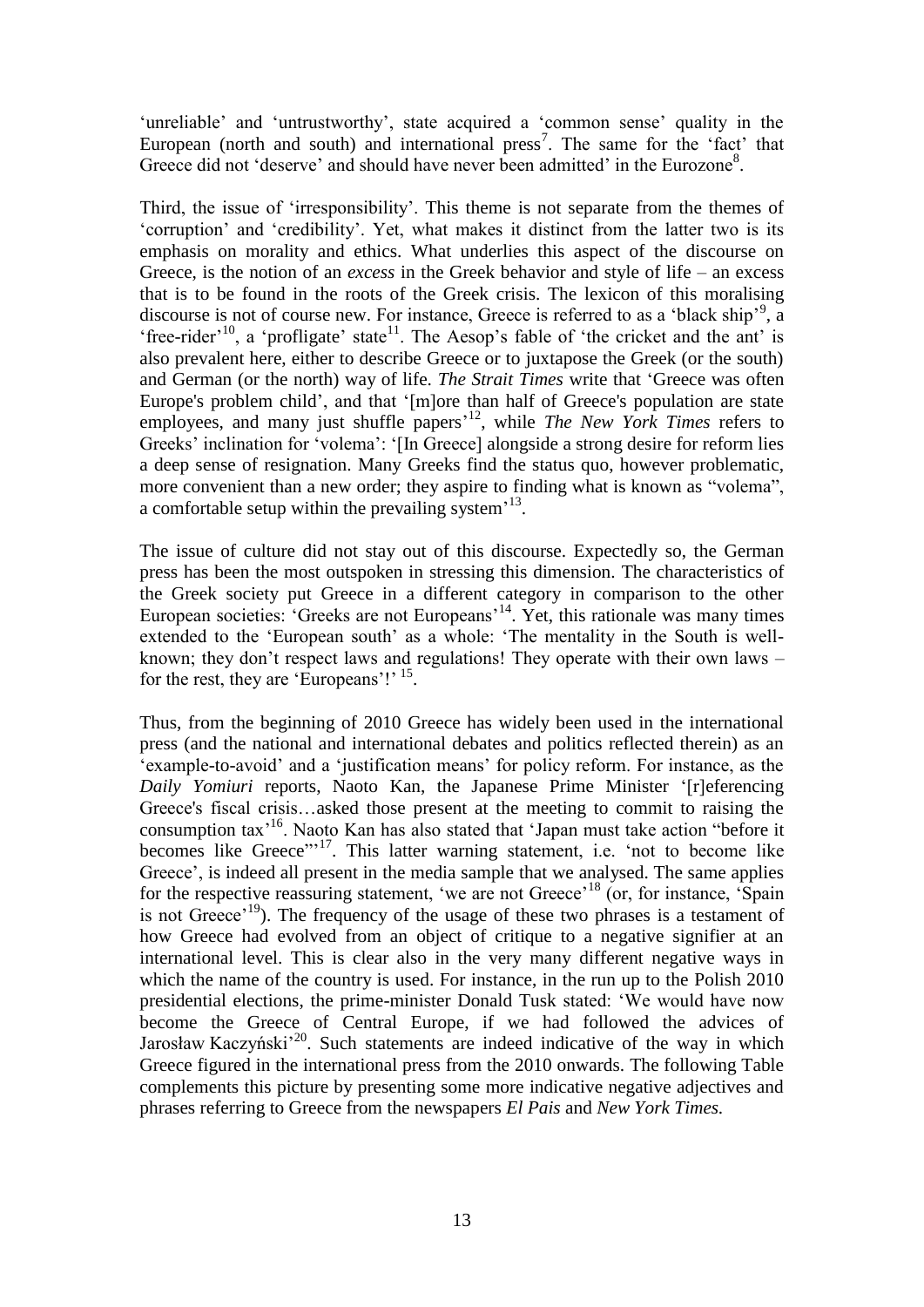| Table 1. Indicative negative references to Greece |                                            |
|---------------------------------------------------|--------------------------------------------|
| El Pais                                           | <b>New York Times</b>                      |
| threat, indiscipline, poor relative, unreliable,  | Greek style financial crisis, profligacy,  |
| epitome of irresponsibility, weak, weakest        | precarious economy, Greece of the North,   |
| link, systematic lair, instability, Greek virus,  | Athenian affinity for deficits and debt,   |
| fragile, gangrene, sick, beggar, vicious          | Greece as the world worst performer, Tax   |
| circle, abyss, Spain is not Greece                | evasion as a national pastime, The transit |
|                                                   | system in New York has turned into Greece: |
|                                                   | dead broke, we are not Greece              |

Last but not least, it should be noted that the analysis of the press sample reveals a significant qualitative difference between the period before and after May 2010, when the deal for the rescue package was concluded. In particular, whereas before April/May it was Greece that was under the spotlight of global media and at the heart of the critique of the international press, after April/May the spotlight seems gradually to move away from Greece and onto Germany and the European institutions, and their inability to deal effectively and timely with the crisis in Greece and wider in Europe. At that time, there appears to have emerged a unique window of opportunity for Greece. So long as Greece made headline news and was at the gunpoint of international media, any attempt to restore a sense of stability in its economy was immediately neutralized. Now, for the first time, the spotlight was gradually moving away from Greece. Furthermore, the shift of the focus and interest of global media from Greece onto Germany and the European institutions, and their failure to deal effectively with the crisis, produced some sympathy for Greece and deflected some criticism from Greece to Germany and the European institutions. Yet, soon the situation in Greece became worse rather than better, and after October 2010 Greece started to attract again the global media spotlight. An opportunity seems to have been lost.

# **Conclusions**

Our aim in this paper was neither to analyse the veracity of the international press discourse on Greece and the Greek crisis, nor to systematically analyse its origins and mode of diffusion. Reports and articles from international news agencies, such as the Reuters and Bloomberg, were reproduced in several of the newspaper under examination. Furthermore, at least to some degree, the negative discourse on Greece from the outside (i.e. how others viewed Greece) was a reflection of the negative discourse on Greece from the inside (i.e. the debates taking place in Greece). Therefore, the origins and channels of international dissemination of the discourse on Greece were multiple and interlinked. Yet, the main aim of this paper was to offer a cartography of this negative discourse on Greece. When did it emerge? How did it evolve and why? What were its nature and characteristics? What were its defining themes? The conclusion from this analysis is not optimistic for Greece. Our research findings point to the consolidation of a very negative image for Greece at an international level. Even more worrying is the fact that Greece, during the period under examination, was transformed into a 'negative signifier', used as such by political, economic and media elites in all the eleven countries examined. For Greece to reverse this negative image it will take time, systematic effort, resources and imagination.